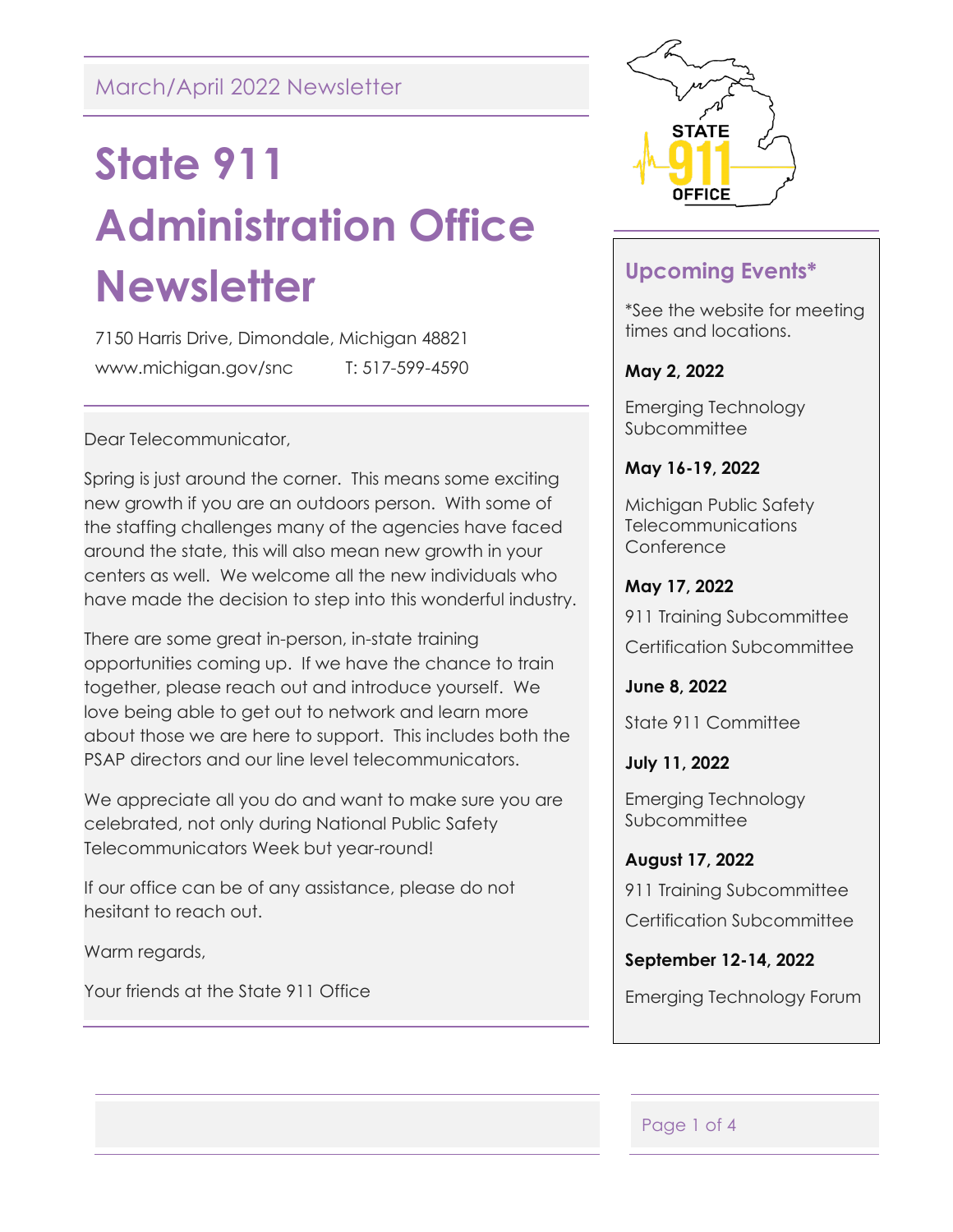## **Legislative Action**

Although we just finished the process of completing the 911 act rewrite, the Legislative Action Subcommittee (LAS) is starting a running list of items we feel should be focused on next. We will officially start working on the next rewrite in 2025 to be completed by the sunset of the current 911 act in 2027.

A 911 surcharge delinquency process draft was brought before the LAS group and was moved forward for approval at the State 911 Committee (SNC) level. This has been a work in progress and will help in the future with suppliers and retailers that become delinquent, formalizing a consistent process for reporting that will be followed each time there is a need for collection attempts.

SB 708, 709, and 710 were introduced in November. Members from the LAS and the MCDA sat down with the sponsoring representative to voice their concerns with the proposed bill; this is identical to the baby box bill. Since the conversations took place, there has been no movement on the bill, but it is something the LAS will continue to monitor moving forward.

Please visit the SNC [website](https://www.michigan.gov/msp/0,4643,7-123-72297_47748_47752---,00.html) for upcoming meeting dates, which will be added as additional legislative items are introduced for consideration and/or discussion. If a meeting is canceled, it will be posted on the website.

## **911 Training**

We have made it through another year using MiSNAP for the training fund application process. Although there are some hiccups we found this year, the process seemed to run smoothly. The 911 Training Subcommittee (NTS) was busy in the month of February having a meeting to review all the training fund applications with a second meeting to hear the appeals. The NTS made a recommendation at the SNC meeting in March to approve the FTE count for 2022, providing training funds for 1,742 telecommunicators. The recommendation was approved.

As a reminder for any agency that has a grandfathered employee, their continuing education requirement will be due December 13, 2022. If you have any questions or concerns regarding the training standards, please email [SNCdispatchertraining@michigan.gov](mailto:SNCdispatchertraining@michigan.gov) for assistance.

Please check the SNC [website](https://www.michigan.gov/msp/0,4643,7-123-72297_47748_48059---,00.html) for future meeting dates and locations as we are on the move and will be trying to visit different locations across the state. If a meeting is canceled, it will be posted on the website.

## **Certification**

The Certification Subcommittee would like to welcome new members to the subcommittee. Chief Dale Greenleaf, SNC member and Police Chief at the Village of Blissfield Police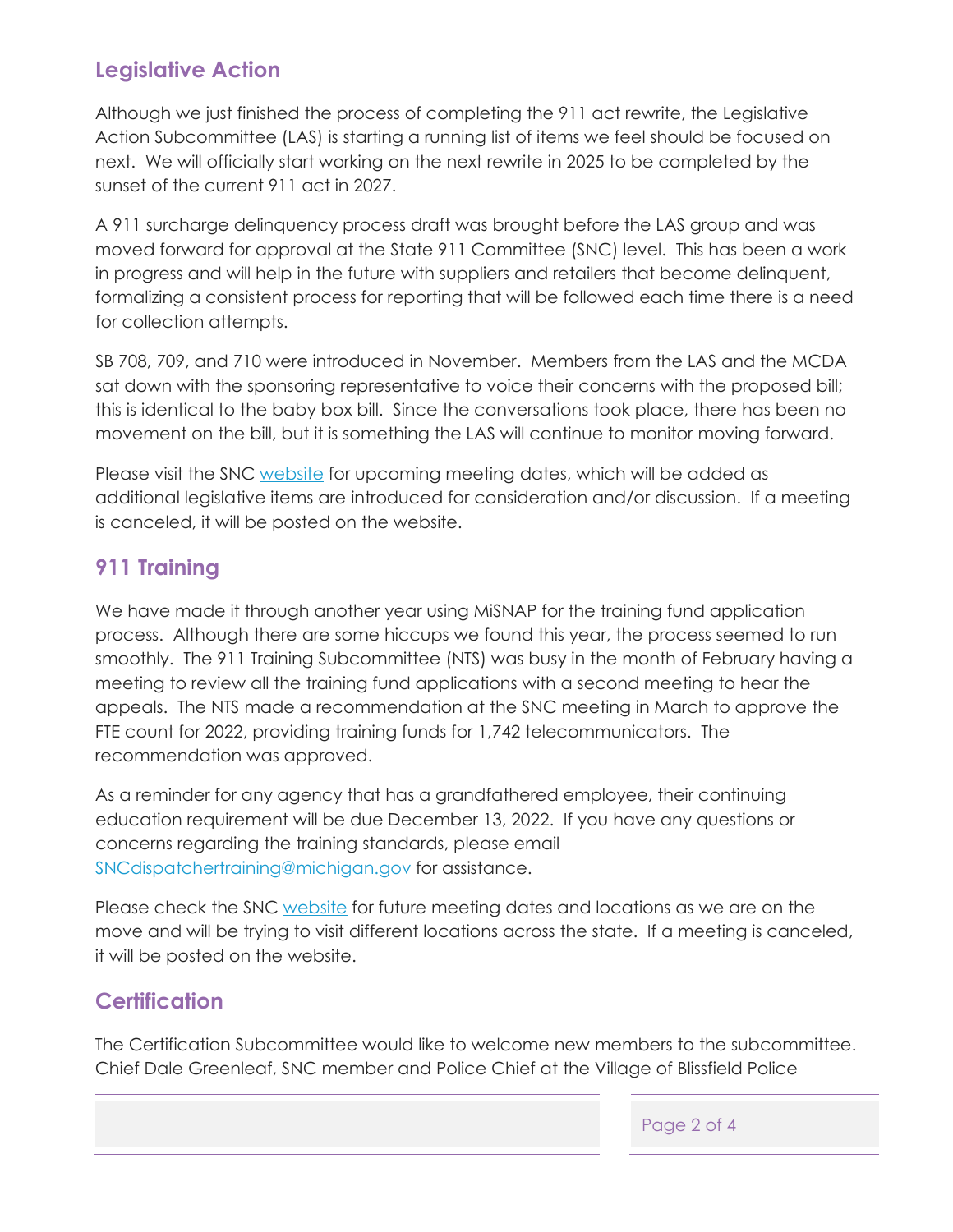Department, Mr. Corey LeCureux, Deputy Director at Grand Traverse County Central Dispatch (formerly from Antrim County Sheriff Department), and Ms. Amy Thomas, Director at Montcalm County Central Dispatch. All three members have various backgrounds and will make excellent additions to the team.

The subcommittee would like to recognize and thank Mr. Gary Johnson for all his hard work and dedication. Mr. Johnson will be retiring from Marquette County Central Dispatch on March 31, 2022, and has also resigned from the subcommittee. Mr. Johnson has served many years as a member of both the SNC and the Certification Subcommittee. We thank him for his time and commitment over the years.

Please check the SNC [website](https://www.michigan.gov/msp/0,4643,7-123-72297_47748_81470---,00.html) for future meeting dates and locations as we are also on the move and will be trying to visit different locations across the state. If a meeting is canceled, it will be posted on the website.

## **Emerging Technology**

Applications were reviewed to fill two vacancies on the ETS. We would like to welcome Mr. Daniel Morden, Director at Gratiot County Central Dispatch Authority and Mr. Eric Mulvaine, Network and Systems Administrator at Barry County Central Dispatch.

The Call for Papers went out on March 10 for the 2022 Emerging Technology Forum being held September 12-14 at the Delta Marriott in Muskegon. If you or someone you know would be interested in presenting, or if there is a topic you are particularly interested in having presented, please contact [Ms. Cindy Homant.](mailto:homantc@michigan.gov)

Please check the SNC [website](https://www.michigan.gov/msp/0,4643,7-123-72297_47748_47749---,00.html) for future meeting dates and locations. Currently, the meetings are being held at the Michigan State Police Headquarters in Dimondale. If a meeting is canceled, it will be posted on the website.

## **911 Administrator**

I don't know about all of you, but I am READY for some warmth, more daylight, and to see some color outside. The groundhog never seems to be on our side lately, but spring is finally upon us. I am looking forward to baseball (thankfully) and sunshine, and I'll even take on the dreaded spring cleaning if that's what it takes to get it here! Outside of the constant hustle and bustle of work and learning all I can about how we can better support our 911 family and ecosystem in the state, I am working on that challenge of learning something new we talked about in the last newsletter edition. I've decided playing guitar is going to be one of my ways to help reduce stress and bring some more fun into my life. How is that challenge going for all of you?

I hope you're all planning some WELL DESERVED, and I am positive, much-needed time off in the upcoming months. Vacation, staycation, whatever works for you, just as long as you're practicing some self-care.